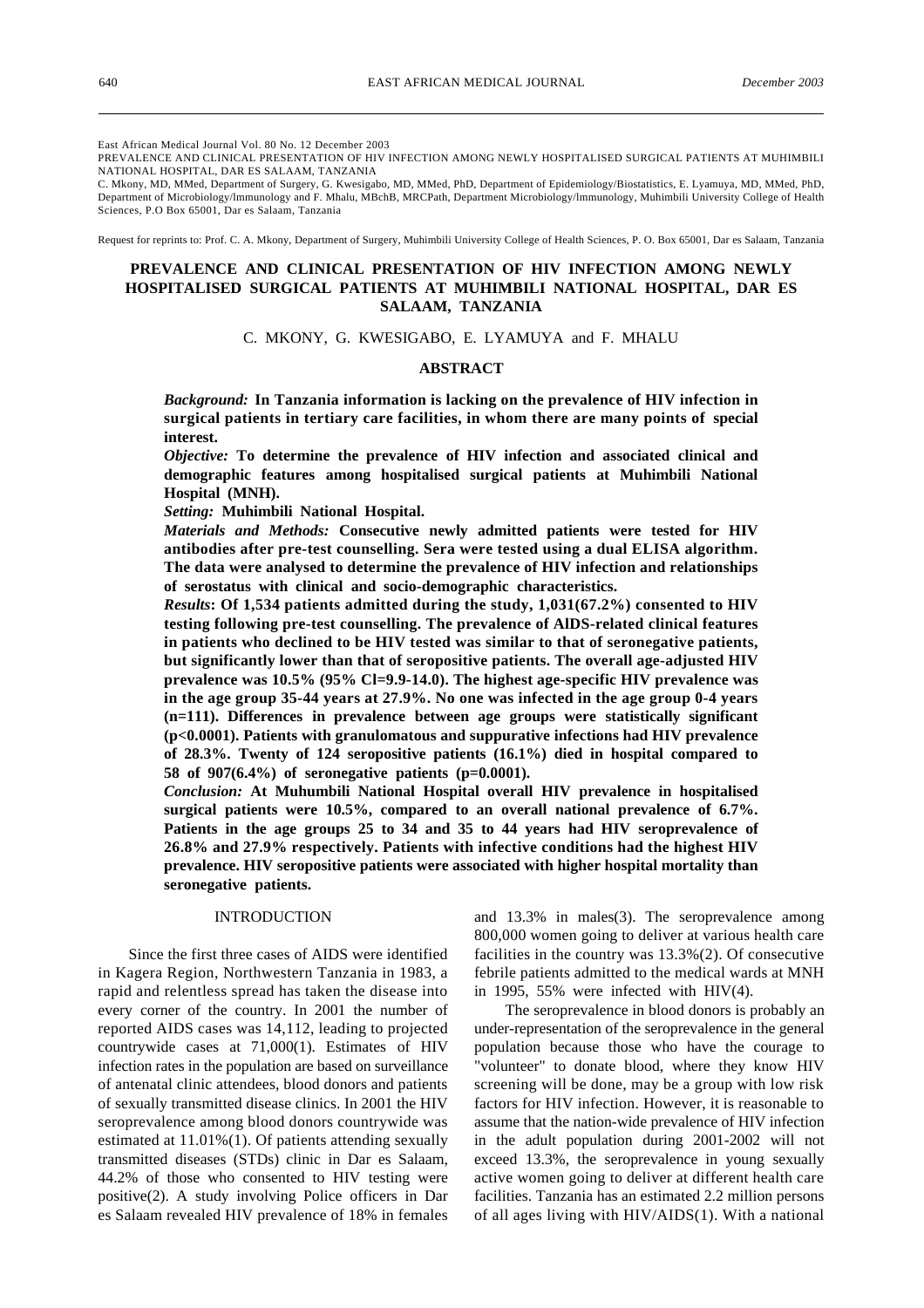population of 33 million people, the overall prevalence of HIV infection nationally is therefore 6.7%. There are marked differences in HIV seroprevalence in different parts of Tanzania, and among different population groups. It has been stated elsewhere in the past that urban prevalence rates are up to ten times higher than rural rates(5). Collectively, the findings from these studies would seem to suggest a current prevalence of HIV infection nation-wide in adults of just over 10%. The Adult Morbidity and Mortality Study done in three settings in Tanzania has shown that HIV/AIDS is the leading cause of death among men aged 15 -59 years in two of the three study areas(6).

HIV infection has been studied in different clinical settings at MNH. In hospitalised paediatric patients in a 1995-1996 study, the HIV seroprevalence was 19.2%(7). In medical in-patients a seroprevalence of 35% in males and 38% in females was reported in 1992(8). In Obstetric patients at the antenatal clinic the seroprevalence in a 1996 -1998 study was 13.7%(9) and in psychiatric in-patients the seroprevalence was estimated at 22%(10). To date there has been no similar study in general surgery. HIV infection in surgical patients is a matter of special interest because of its influence on the clinical presentation of various surgical diseases, the increased prevalence of conditions like atypical Kaposi's sarcoma, lymphomas, pyomyositis, empyema thoracis and various malignancies in HIV infected persons. It has been suggested that prostate cancer may be more common in patients with HIV/ AIDS than in the general population(11). Aggressive cutaneous squamous cell carcinomas have been reported in young HlV-infected people(12).

The potential risk of transmission from patients to staff is another area of considerable interest and controversy. Many diagnostic and therapeutic manoeuvres in clinical surgery carry a potential for contamination and infection of staff by blood and other body fluids that has no parallel in the non-surgical medical disciplines(13). Blood and potentially contaminated body fluids in urological surgery and the risk they pose to the surgeon deserve special attention(14). The range of attitudes of surgeons towards HIV infection in patients and health care workers (HCW's) is wide, and opinions vary, including surgeons' refusal to operate on seropositive patients and recommendation to bar infected surgeons from operating. Considerable controversy exists on the risk of seroconversion in the absence of antiretroviral prophylaxis in the HCW following a solid needle-stick injury during surgery on an HIV infected patient, but it is believed to be of the order of 0.3%(13,15).

A Democratic Republic of Congo study showing similar trends of infection in surgical, nursing and administrative staff at the Mama Yemo Teaching Hospital supports the conclusion that the risk of transmission from patient to surgeon is low(15). The patient's viral load, which depends on the disease stage, is one of the factors influencing this risk(13,16). It is therefore of interest to study the prevalence of HIV infection and the pattern of presentation in surgical patients at this point in time in the course of the epidemic in this area of high HIV prevalence.

*Objectives:* To determine the prevalence of HIV infection in newly hospitalised surgical patients at Muhimbili National Hospital (MNH), its relationship to various socio-demographic features of the patients and to various surgical conditions.

## MATERIALS AND METHODS

*Study subjects:* All new patients being admitted to the paediatric (1-10 years of age) and adult surgical wards between December 2001 and February 2002 were recruited into the study. The majority of MNH admissions originated from Dar es Salaam (a city of about 3 million inhabitants) and its surroundings, but some came as referrals from upcountry. MNH has 1400 beds, of which 230 are for Paediatric and adult General Surgery.

*Demographic and clinical Bio-data collection:* On admission patients were informed of the ongoing study, enrolled, interviewed and examined by an attending doctor. A nurse with training and experience in HIV counselling privately counselled each patient for HIV testing. In the case of children or unconscious patients a parent or accompanying person was interviewed. The information recorded on a questionnaire for each patient included the patient's personal particulars, relevant symptoms and signs, medical history, education level, marital status, discharge diagnosis and final disposal of the patient. The record also indicated whether the patient consented to HIV testing, the test result for those who consented, and results of sputum examination for acid fast bacteria.

*HIV testing:* Consenting patients had blood drawn for HIV serology. HIV testing was by dual ELISA strategy done sequentially. The first ELISA was Enzygnost anti HIV1/2 Plus (Dade Behring, Marburg, Germany) and the second ELISA was Welcozyme HIV Recombinant (Abbott Murex, Dartford, UK). Samples reactive on both assays were considered seropositive for HIV antibodies. Samples that were non reactive on the first assay were reported as HIV seronegative. Repeatedly discordant samples were confirmed by Western blot. Interpretation of Western blot reactivity was done according to the World Health Organization criteria(17).

The data were coded, entered, cleaned and analysed using EPIINFO software (Centres for Disease Control, Atlanta, Georgia) according to the study objectives. As individual diagnoses were found to be too numerous, diagnoses were combined into diagnostic groups to facilitate analysis. Differences between proportions were assessed using the  $x^2$  test, confidence intervals were calculated using the Fleiss quadratic approximation formula and are reported at 95% level.

*Ethical issues:* Written consent was obtained from all study subjects before recruitment. Pre-test counselling was done for those agreeing to HIV testing, followed by posttest counselling for those opting to receive their results. Ethical clearance for the study was obtained from the Muhimbili College Ethical Committee. HIV test results were handled confidentially.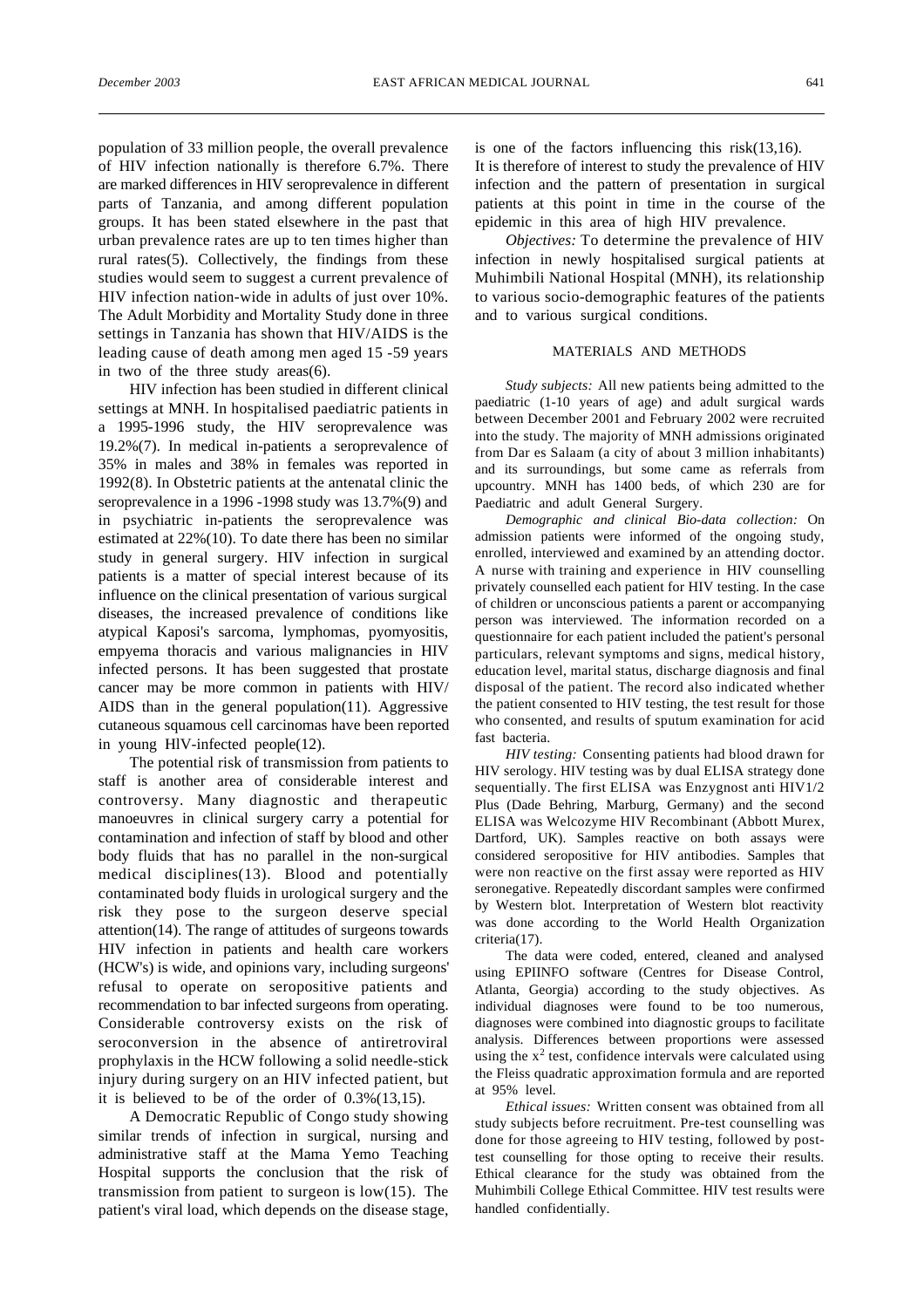## RESULTS

The study was conducted over three months from December 2001 to February 2002 during which time 1,534 patients were admitted to the surgical wards. Of these, 1030 were male (67.1 %) and 504 were female (32.9%). Following counselling, 672 men (65.2%) consented to HIV testing while 359 women (71.2%) consented, giving an overall consent rate of 67.2%.

Of 1031 patients who consented to HIV testing, 11% of the males were seropositive while 13.9% of female patients were seropositive  $(p=0.1)$ . The age adjusted prevalence of HIV infection was found to be 10.5%.

The age and sex specific HIV seroprevalence is shown in (Figure 1). Below 24 years of age those infected were predominantly female, as were those above 55 years, while between 25 and 54 years of age, more males than females were infected. Even when the zero to four year age group (prevalence  $= 0$ ) is excluded, the difference in HIV prevalence between

various age groups was statistically significant (p< 0.0001).

Of all patients above the age of 15 years who were tested for HIV antibodies (n=711), divorced and widowed patients had HIV seroprevalence rates of 20.6% and 18.4% respectively, compared to married and single patients whose HIV seroprevalence rates were 15.5% and 13.4% respectively. The difference in HIV seroprevalence between the different marital status groups were not statistically significant (p=0.5). No association was found between patient's education level and HIV status.

Of the 1031 patients who were tested for HIV antibodies, the HIV seroprevalence in Christians (n=589) and Moslems (n=424), the main groups, were 12.3% and 11.1% respectively. The difference was not statistically significant  $(p=0.52)$ .

Table 1 shows the prevalence of HIV infection in conditions traditionally associated with HIV infection/ AlDS. Patients presenting with stab wounds and those with breast cancer also had high prevalence of HIV infection.

#### **Table 1**

#### *HIV Serostatus in selected diagnoses*

| Diagnosis        | <b>HIV</b> Serostatus |              |            |           |  |
|------------------|-----------------------|--------------|------------|-----------|--|
|                  | Total (n)             | No. positive | % positive | 95% Cl    |  |
| Kaposi's sarcoma | 17                    | 9            | 52.9       | 28.5-76.1 |  |
| Pyomyositis      | 21                    |              | 33.3       | 15.4-56.8 |  |
| Abscess          | 11                    | 6            | 54.5       | 24.5-81.6 |  |
| Anal fissure     | 8                     |              | 62.5       | 25.8-89.7 |  |
| Tb adenitis      | 6                     |              | 83.3       | 36.4-99.1 |  |
| Empyema          | 9                     |              | 44.4       | 15.3-77.3 |  |
| Peritonitis      | 11                    |              | 36.3       | 12.4-68.3 |  |
| Breast cancer    | 24                    | 4            | 16.6       | 5.5-38.2  |  |
| Stab wounds      |                       | 3            | 60         | 17.0-92.7 |  |

**Table 2**

*HIV Serostatus by diagnostic group among hospitalised surgical patients*

| Diag. Group            | <b>HIV</b> Serostatus |              |                |              |  |
|------------------------|-----------------------|--------------|----------------|--------------|--|
|                        | Total number          | No. positive | % positive     | 95% Cl       |  |
| Suppurative infections | 99                    | 28           | 28.3           | 19.9-38.4    |  |
| Other infections       | 46                    |              | 15.2           | $6.8 - 29.4$ |  |
| Malignancies           | 222                   | 27           | 12.2           | 8.3-17.4     |  |
| Benign tumours         | 29                    | 2            | 6.9            | $1.2 - 24.2$ |  |
| Trauma                 | 214                   | 13           | 6.1            | $3.4 - 10.4$ |  |
| Metabolic disorders    | 48                    | 8            | 16.7           | 7.9-30.7     |  |
| Congenital anomalies   | 38                    | 0            | $\overline{0}$ | $0.0 - 11.4$ |  |
| G.I. conditions.       | 105                   | 16           | 15.2           | $9.2 - 23.9$ |  |
| Misc. abd. conditions  | 82                    | 7            | 8.5            | $3.7 - 17.3$ |  |
| Obstructive uropathies | 78                    | 3            | 3.8            | $2.5 - 26.2$ |  |
| Other Urol. conditions | 32                    | 5            | 15.6           | 5.8-33.5     |  |
| Others                 | 43                    | 8            | 6.5            | 8.9-33.9     |  |
| Total                  | 1031                  | 124          |                |              |  |

The prevalence of HIV infection among patients with suppurative and granulomatous infections was higher than that of other diagnostic groups (p<0.001).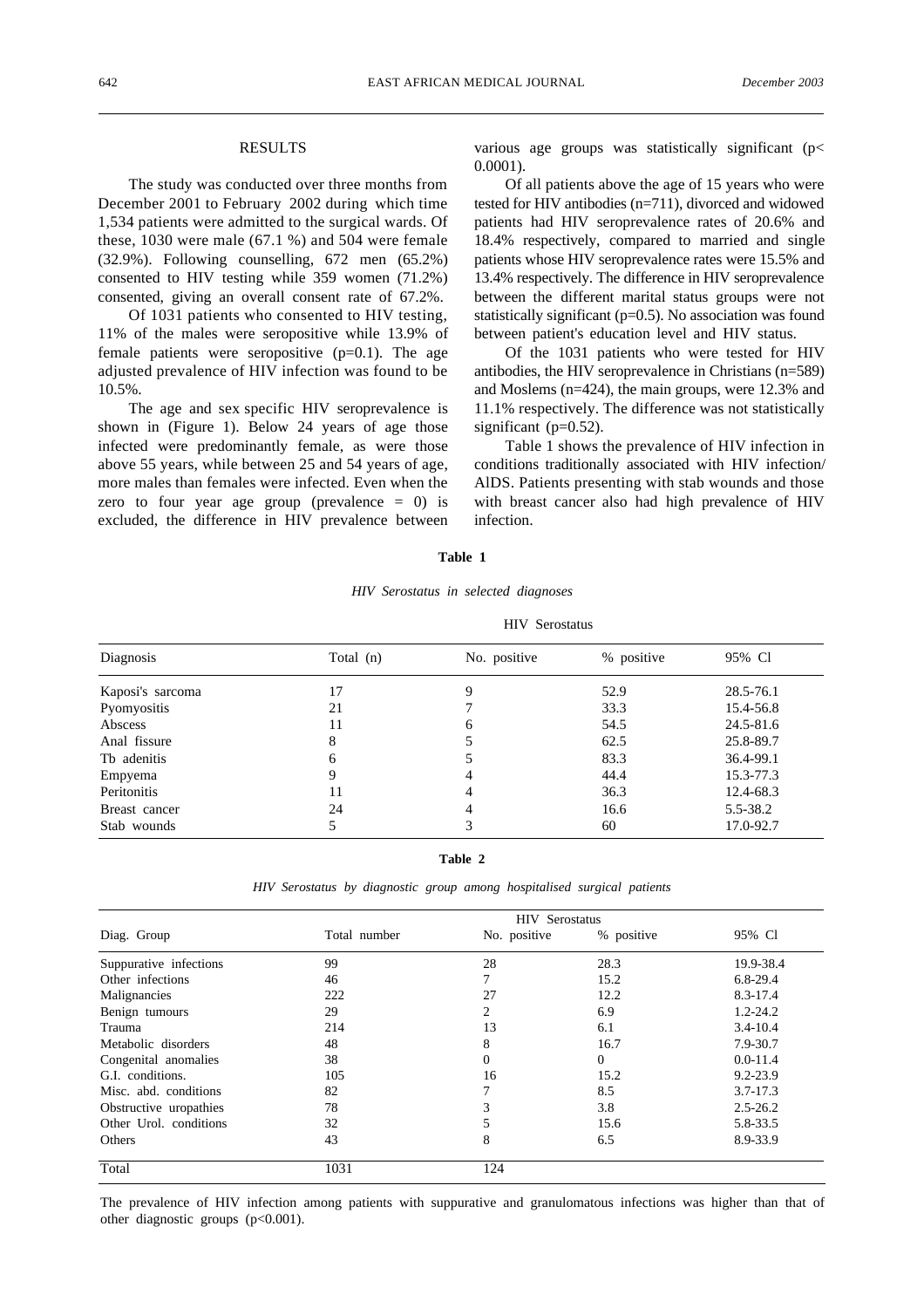| Symptom/ Sign    | Seropositive $(n=24)$<br>No. (%) | Seronegative $(n=907)$ Untested $(n=503)$<br>No. $(\%)$ | No. $(\%)$ | All $(n=1534)$<br>No. $(\%)$ |
|------------------|----------------------------------|---------------------------------------------------------|------------|------------------------------|
|                  |                                  |                                                         |            |                              |
| Symptoms         |                                  |                                                         |            |                              |
| Diarrhoea        | $12(9.7)^1$                      | 19(2.1)1                                                | 10(2.0)    | 41 $(2.7)$                   |
| Productive cough | 13 $(10.5)^2$                    | 36 $(4.0)^2$                                            | 22(4.4)    | 71(4.6)                      |
| Fever            | $26(21)^3$                       | 103 $(11.4)^3$                                          | 51 (10.2)  | 180 (11.7)                   |
| Weight Loss      | 23 $(18.6)^4$                    | 89 $(9.8)^4$                                            | 25(5)      | 137(8.9)                     |
| Signs            |                                  |                                                         |            |                              |
| Oral thrush      | $10(8.1)^a$                      | $10 \ (1.1)^a$                                          | 8(1.6)     | 28(1.8)                      |
| Large nodes      | 22 $(18)^{b}$                    | 55 $(6.1)^b$                                            | 22(4.4)    | 99 (6.5)                     |
| $M-P$ rash*      | $20(16.1)^c$                     | 27(3.0)c                                                | 20(4.0)    | 67 $(4.4)$                   |
| Mortality        | 20(16.1)                         | 58 (6.4)                                                | 20(4.0)    | 98 (6.4)                     |

#### **Table 3**

*Symptoms, signs and mortality according to HIV testing status and serostatus among hospitalised surgical patients*

 $*M-P = Maculo-papular$ 

p-value  $1$ <0.001,  $2$ <0.01,  $3$ <0.001,  $4$ <0.000,  $a$  <0.001,  $b$  <0.0001,  $c$  <0.0001

### **Figure 1**

*Age and Sex specific HIV prevalence among hospitalised surgical patients*

#### **Figure 2**

*Response to counselling for HIV testing by age groups among newly hospitalised surgical patients*

Table 2 shows the serostatus of patients by diagnostic groups. When diagnoses were grouped into broad categories, the highest HIV prevalence was among patients with suppurative and granulomatous infections (28.3%). The lowest prevalence was among patients with congenital anomalies (0%), obstructive uropathies (3.8%), and trauma (6.1%).

Figure 2 demonstrates that between 15 and 34 years of age, which includes the majority of HIV infections, just over 50% of patients gave consent for HIV testing. In those below 15 years, in the majority of whom a parent or guardian was involved in counselling, and in whom HIV seroprevalence was low, over 80% gave consent. In patients aged 35 years or older the proportion consenting to testing increased with age from 62.4% to 72.9%.

Table 3 shows a comparison of the prevalence of symptoms and signs associated with AIDS, and mortality in patients who were HIV tested, patients who declined to be tested, and in the study population as a whole. Patients who declined to be tested had features similar to those of HIV negative patients.

Sixteen patients with productive cough submitted three consecutive sputum specimens each for Z-N stain, and three of the patients were found to have smear positive sputum for acid-fast bacteria.

## DISCUSSION

HIV disease has become a clinical, social, economic and public health problem of enormous proportions in many countries of the world, especially in sub-Saharan Africa. For this study the college ethical clearance committee required that patients be counselled before testing for HIV antibodies, unlike some years ago when testing could be done without having to get patients' consent, provided the unlinked anonymous strategy was adopted (7,18). The 67.2% of patients who agreed to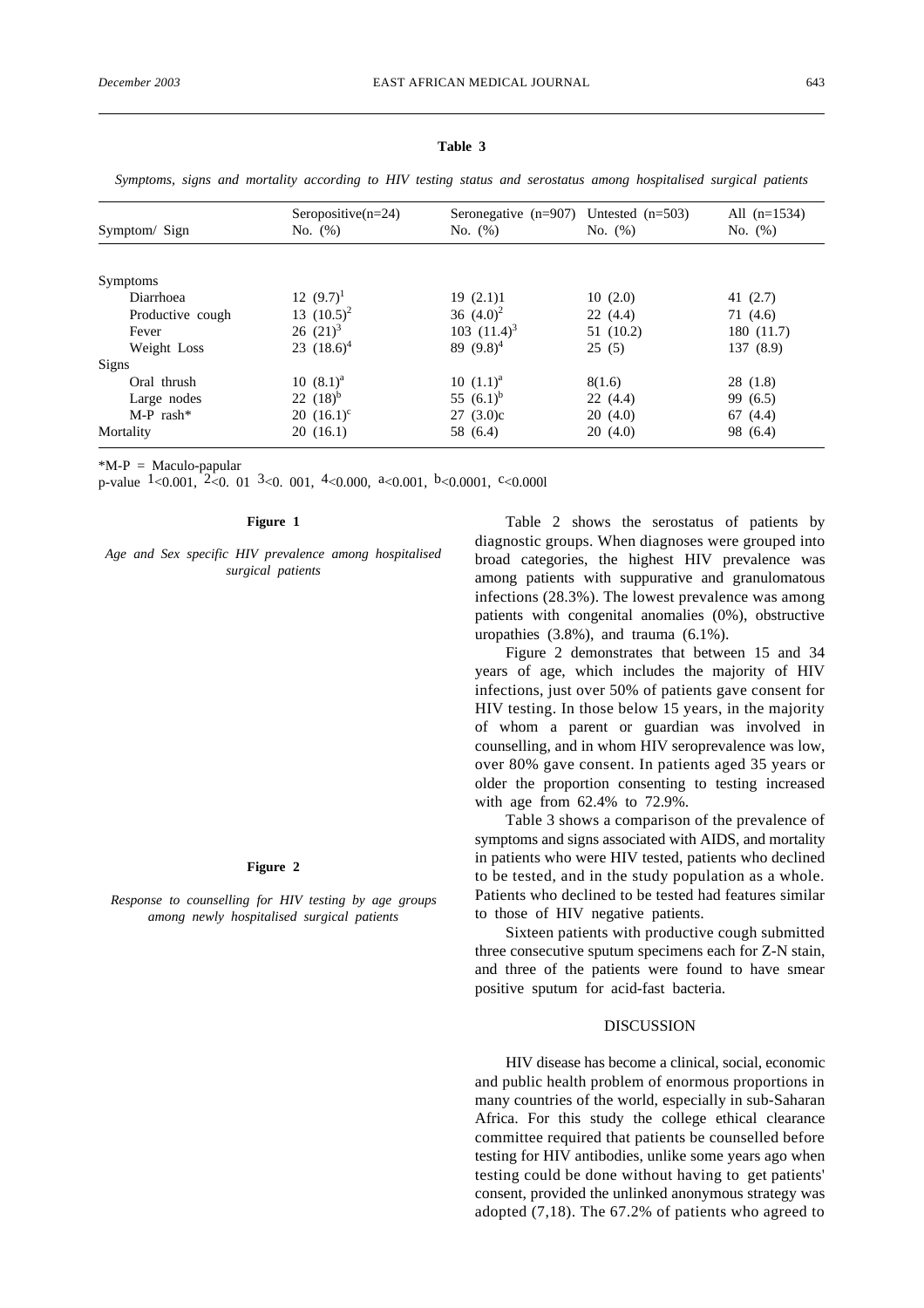take the HIV test were a higher proportion than that in counselled clients nation-wide whereby of 6,539 counselled in 2000, only 51% consented to HIV testing(2).

In an earlier study in a rural setting in Northwestern Tanzania 55.9% of those counselled agreed to be tested (18), while in a study of pregnant women attending antenatal clinics in Dar es Salaam 76.4% agreed to be tested. The higher testing rate in the latter study might be explained by the fact that the study was connected with an ongoing antiretroviral prophylaxis study to prevent mother to child HIV transmission(9).

HIV/AIDS in our socio-cultural setting continues to be highly stigmatised, and the need to improve counselling has been noted before(9,19). The stigma around HIV/AIDS is further demonstrated by the fact that in the study by Kilewo e*t al*, only 16.7% of the enrolled seropositive women were prepared to disclose their serostatus to their sexual partners(9). By comparison, at a San-Francisco hospital, 99.5% of hospitalised Orthopaedic patients consented to HIV antibody testing (20). However, the stigma of HIV infection is by no means confined to developing countries(21).

Most studies in Tanzania show peak prevalence of HIV infection in the age group 25-34 years or younger(1,2,18). In a study relating viral load to transmission in Uganda it was shown that the highest incidence of seroconversion was in the age group 15-19 years(22), which suggests peak prevalence in a younger age group than usual. These findings contrast with those in the present study in which peak prevalence was in the age group 35-44 years at 27.9%, but the 25-34 year age group was a close second at 26.8% (Figure 1).

HIV transmission in this part of the world is known to be mainly by heterosexual intercourse (1,2,22,23). A high seroprevalence in divorced and widowed patients may be due to increased high-risk sexual behaviour in adults forced by circumstances to be without their marriage partners. Widowed patients could, indeed, have lost their spouses to AIDS. However, the differences in seroprevalence between the different marital status groups did not reach statistical significance. A study in elderly medical patients at MNH also showed no difference in prevalence according to marital status. The same study showed no association in seroprevalence with urban versus rural residence, education level or socio-economic status(24).

Religious affiliation did not show any association with HIV serostatus. Presumably sexual behaviour is guided more by socio-cultural norms than religious and moral ethics.

The sample size for the study was determined under the assumption of a seroprevalence rate of 30- 40% as seen in medical wards at MNH. The unexpectedly low seroprevalence led to the relatively small numbers of seropositive patients in any given clinical condition. With these limitations in mind the

majority of patients with tuberculous cervical lymphadenitis, anal fissure or fistula, abscesses and Kaposi's sarcoma were seropositive, while there was also a high prevalence in patients with empyema thoracis, primary peritonitis, pyomyositis, and breast cancer. At first sight it may seem curious that patients presenting with stab wounds had high HIV prevalence. It can be postulated that these young individuals involve themselves in rows and other socially dangerous situations, and that the same character traits expose them to high risk sexual behaviour leading to HIV infection. A study by Amir *et al*(25) from Muhimbili National Hospital suggested that HIV seroprevalence was low in patients with breast cancer, a finding that is not supported by the results of the present study (Table 1).

Of 1031 HIV tested patients, 20 of 124(16.1%) seropositive patients died in hospital while of 907 seronegative patients, 58(6.4%) died in hospital (p=0.0001, relative risk 2.5). The mortality of seropositive surgical inpatients in this study is lower than that found in seropositive paediatric patients at MNH of 21.4% (7). Patients with suspected pulmonary tuberculosis without a surgical disease are normally taken into the medical wards. Thus a relatively small number of patients in this study were tested for acidfast bacteria and only three of them had positive smears.

It is tempting to speculate that the patients who declined to be tested for HIV infection were those at high risk of being HIV positive. However, the prevalence of diarrhoea, productive cough, fever and weight loss, symptoms that are common in AIDS patients, was comparable in patients who declined HIV testing and patients who were HIV seronegative, but significantly lower than in HIV seropositive patients.

As shown in Table 3, the same trend is observed when the prevalence of physical signs commonly found among patients with AIDS are compared. Comparison of the hospital mortality in the four groups again shows that the untested patients had similar mortality to the seronegative patients but that these were significantly lower than in the seropositive group (p<0.0001). These findings suggest that the patients who declined to undergo HlV-testing were simply patients who did not want to be bothered with another blood test and were not a high-risk group for HIV infection/AlDS.

## **CONCLUSION**

In this study involving hospitalised surgical patients, the overall age-adjusted HIV seroprevalence of 10.5% was lower than expected in comparison to findings from similar studies in other hospital departments, but patients in the 14-25 years age groups had seroprevalence rates of 26.8-27.9%. The majority of patients with tuberculous lymphadenitis, anal fissure or fistula, stab wounds, abscesses and Kaposi's sarcoma were HIV